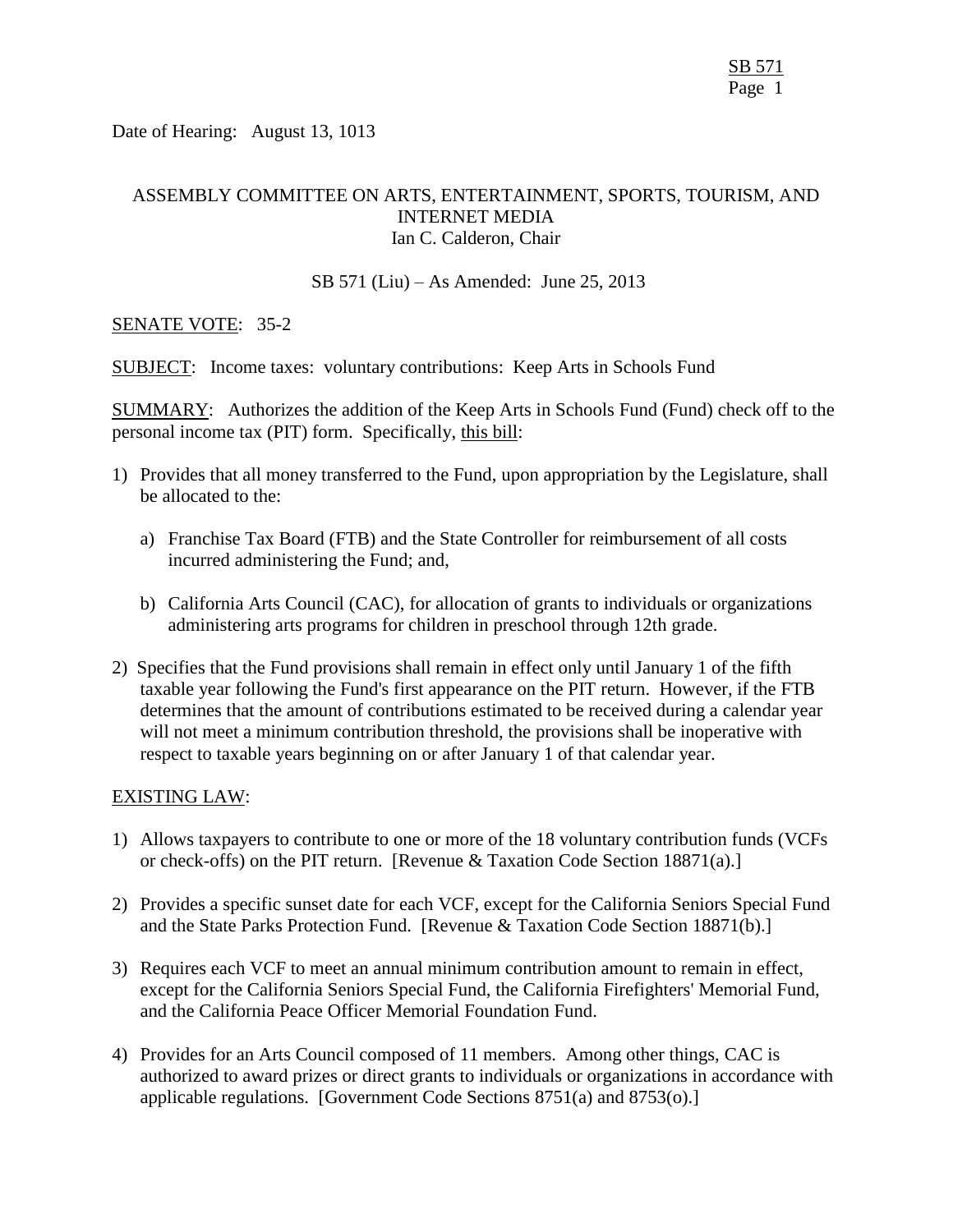FISCAL EFFECT: The FTB estimates that this bill would result in annual General Fund revenue losses of \$10,000 beginning in fiscal year 2014-15.

## COMMENTS:

## 1) Author's Statement and Support:

Senate Bill 571 creates the "Keep Arts in Schools Fund" on the tax form for the 2013 tax year filed on or after January 1, 2014. This bill was originally introduced by Senator Price, and upon his election to the Los Angeles City Council and subsequent resignation from the Senate, the measure is being brought forward by Senator Liu.

According to the prior author, "SB 571 is necessary to allow California taxpayers an opportunity to voluntarily contribute funds to CAC for a state program that promotes and finances art education programs in our public schools and communities throughout the state. SB 571 would enable the CAC to raise additional funds so that they can, in turn, support more of our constituents, communities, non-profit organizations, and most importantly, kids and schools throughout the state.

"Although Visual and Performing Arts are embodied in California's Education code in a comprehensive way, schools are struggling financially and arts programs are among the first curriculum-based subjects to lose funding. Funding generated pursuant to SB 571 will help to bring equity into classrooms around the state by funding programs such as Teaching Artists and arts education programs in districts where they are most needed."

The California Alliance for Arts Education adds the following in support, "CAC would administer the resources collected in this fund to help ensure that every student has access to the benefits of quality arts education. We strongly support the mission and commitment of CAC and are working closely with them to build a broad base of support for arts education."

## 2) Background: Voluntary Tax Form Contributions and Prior Effort to Support the Arts:

Existing state law allows taxpayers to contribute money to one or more of 18 VCFs by checking a box on their state income tax return. California law requires contributions made through check-offs to be made from taxpayers' own resources and not from their tax liability, as is possible on federal tax returns. Check-off amounts may be claimed as charitable contributions on taxpayers' tax returns during the subsequent year.

The FTB designs tax returns to provide for the designation of contributions to specified funds either on the return itself or on a separate schedule that must be attached to the return. With a few exceptions, VCFs remain on the return until they are either repealed or fail to meet their minimum contribution amount. The minimum contribution amounts are adjusted annually for inflation. For most VCFs, the minimum contribution amount is \$250,000 in the fund's second year. By September 1st of each year, the FTB must determine the minimum contribution amount required for each fund to remain on the form for the following calendar year and whether estimated contributions to each fund will be less than the minimum contribution amount for that calendar year. If the FTB estimates that a fund will fail to meet the minimum contribution amount, that fund is repealed effective for taxable years beginning on or after January 1st of the following calendar year.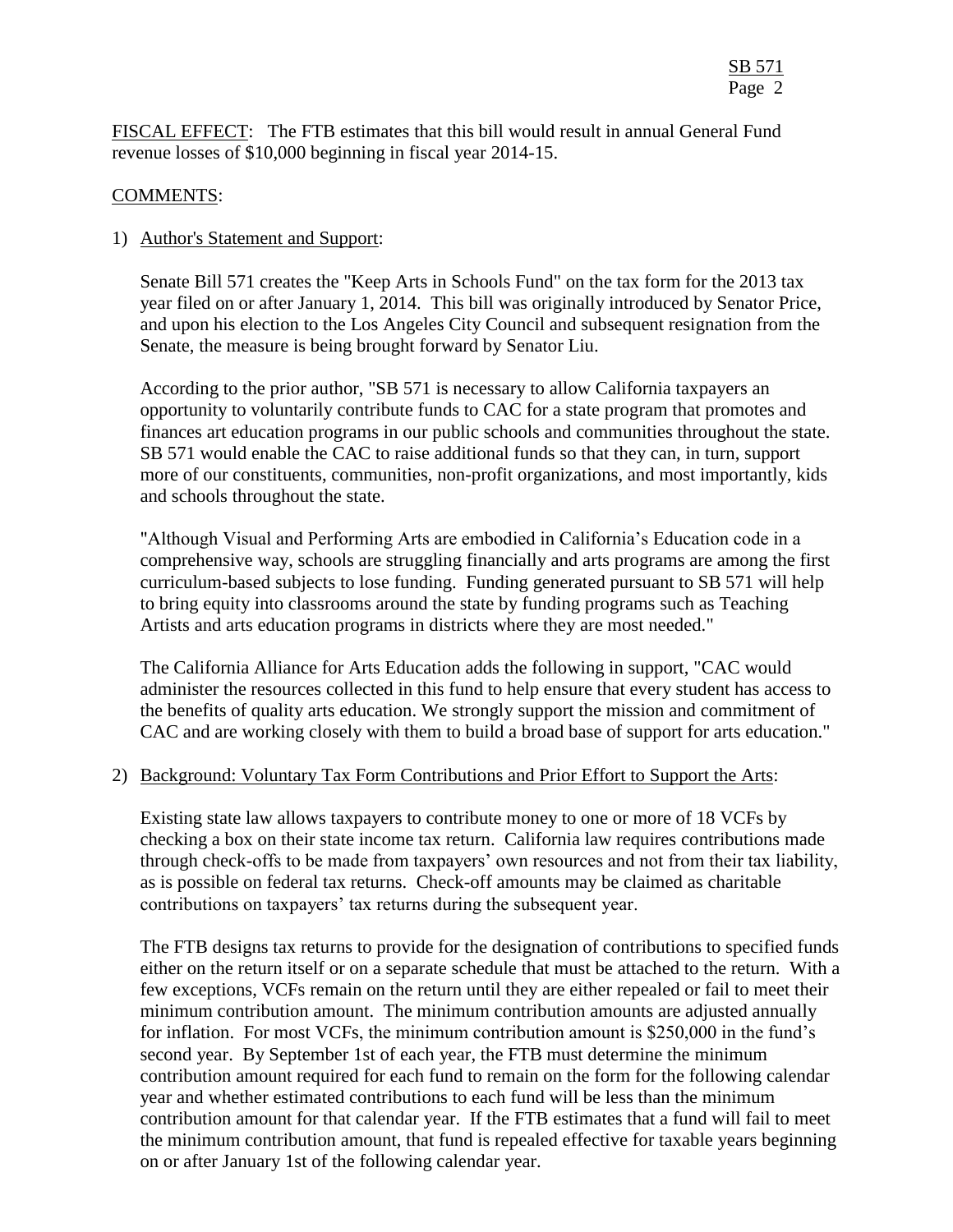Except for the California Senior Legislature (which is fully funded by the check off and operates in concert with the Legislature), the proceeds from the check-offs either go to quasigovernment organizations or to non-profits as a competitive grant.

All funds must meet the same criteria with the following exceptions:

- The California Seniors Special Fund, which has no sunset date, each fund has a specific sunset date.
- The California Seniors Special Fund, California Firefighters Memorial Fund, the California Peace Officer Memorial Foundation Fund, the California YMCA Youth and Government Fund, the California Youth Leadership Fund, the State Parks Protection Fund, and the School Supplies for Homeless Children Fund, are not required to meet an initial minimum contribution amount of \$250,000.
- The California Fund for Senior Citizens, is not adjusted annually for inflation.

The Arts Council Fund [SB 1076 (Price), Chapter 319, Statues of 2010], first appeared on the 2010 return and last appeared on the 2011 return because the FTB estimated that contributions to the Arts Council Fund would fall below the required \$250,000 minimum contribution amount for the 2012 calendar year. By operation of law, the provision creating the Arts Council Fund was repealed effective January 1, 2012, and this fund was removed from the 2012 income tax return.

Senator Price commented about the prior effort, saying, "Unfortunately, CAC was originally added to the tax form at a time the state was still experiencing an economic recession and when overall charitable giving was significantly down. Given these major obstacles, the CAC did exceedingly well for a new 'check-off' on the income tax form. Other challenges the organization experienced included: 1) unfamiliarity by many tax payers with 'Arts Council Fund' and the CA Arts Council; 2) leadership changes; and 3) competition from better known groups, all very worthy, some of whom have established themselves on the tax form for many years.

"I am confident that lessons have been learned. The fund will be renamed for improved marketability. I have been ensured that the CAC remains firmly committed to promoting the fund and will follow through on a multi-pronged marketing campaign."

3) Prior Legislation: SB 1076 (Price), Chapter 319, Statues of 2010, established the Arts Council Fund and authorized taxpayers to designate a contribution on their tax returns.

# REGISTERED SUPPORT / OPPOSITION:

## **Support**

California Arts Council (Sponsor) American Federation of State, County and Municipal Employees, AFL-CIO California Alliance for Arts Education